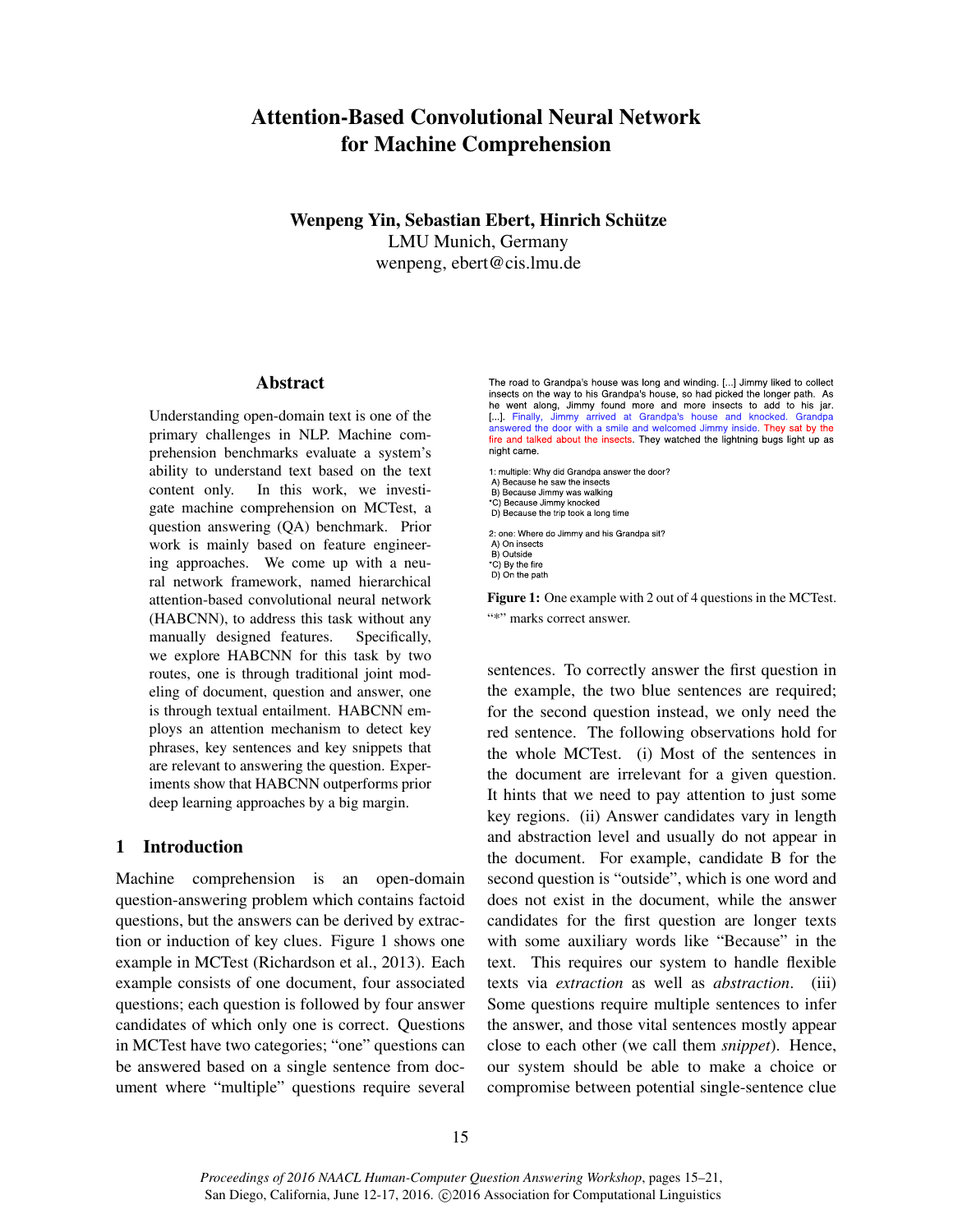and snippet clue.

Prior work is mostly based on feature engineering. We take the lead in presenting a deep neural network without linguistic feature engineering.

Concretely, we propose HABCNN, a hierarchical attention-based convolutional neural network, to address this task in two roadmaps. In the first one, we project the document in two different ways, one based on question-attention, one based on answerattention and then compare the two projected document representations to determine whether the answer matches the question. In the second one, every question-answer pair is reformatted into a statement, then the whole task reduces to textual entailment.

In both roadmaps, convolutional neural network (CNN) is explored to model all types of text. As human beings usually do for such a QA task, our model is expected to be able to detect the key snippets, key sentences, and key words or phrases in the document. In order to detect those informative parts required by questions, we explore an attention mechanism to model the document so that in its representation the required information is emphasized. In practice, instead of imitating human beings in QA task top-down, our system models the document bottom-up, through accumulating the most relevant information from word level to snippet level.

Our approach is novel in three aspects. (i) A document is modeled by a hierarchical CNN for different granularity, from word to sentence level, then from sentence to snippet level. (ii) In the example in Figure 1, apparently not all sentences are required given a question, and usually different snippets are required by different questions. Hence, the same document should have different representations based on what the question is. To this end, attention is incorporated into the hierarchical CNN to guide the learning of dynamic document representations which closely match the information requirements by questions. (iii) Document representations at sentence and snippet levels both are informative for the question. Therefore a highway network is developed to combine them, enabling our system to make a flexible tradeoff.

Overall, we make three contributions. (i) We present a hierarchical attention-based CNN system "HABCNN". It is, to our knowledge, the first deep learning (DL) based system for this MCTest task.



Figure 2: Illustrations of HABCNN-QAP (top), HABCHH-QP (middle) and HABCNN-TE (bottom). Q, A, S: question, answer, statement; D: document

(ii) Prior document modeling systems based on deep neural networks mostly generate generic representation, this work is the first to incorporate attention so that document representation is biased towards the question requirement. (iii) Our HABCNN systems outperform other DL competitors by big margins.

### 2 Related Work

Existing systems for MCTest are mostly based on manually engineered features, e.g., (Narasimhan and Barzilay, 2015; Sachan et al., 2015; Wang et al., 2015; Smith et al., 2015). In these works, a common route is first to define a loss function based on feature vectors, then the effort focuses on designing effective features based on various rules. Even though this research is groundbreaking for this task, its flexibility and capacity for generalization is limited.

DL approaches appeal to increasing interest in analogous tasks. Weston et al., (2015b) introduce memory networks for factoid QA. Memory network framework is extended in (Weston et al., 2015a; Kumar et al., 2016) for Facebook bAbI dataset. Peng et al. (2015)'s Neural Reasoner infers over multiple supporting facts to generate an entity answer for a given question and it is also tested on bAbI. All of this work deals with short texts with simple grammar, aiming to *generate* an answer that is restricted to be one word denoting a location, a person etc.

There is also work on other kinds of QA, e.g., (Iyyer et al., 2014; Hermann et al., 2015). Overall, for open-domain MCTest machine comprehension task, we are the first to use deep neural networks.

HABCNN shares similarities with the model published by Trischler et al. (2016) six weeks after our submission on arxiv. It considers multiple levels of granularity in a way that is similar to our approach.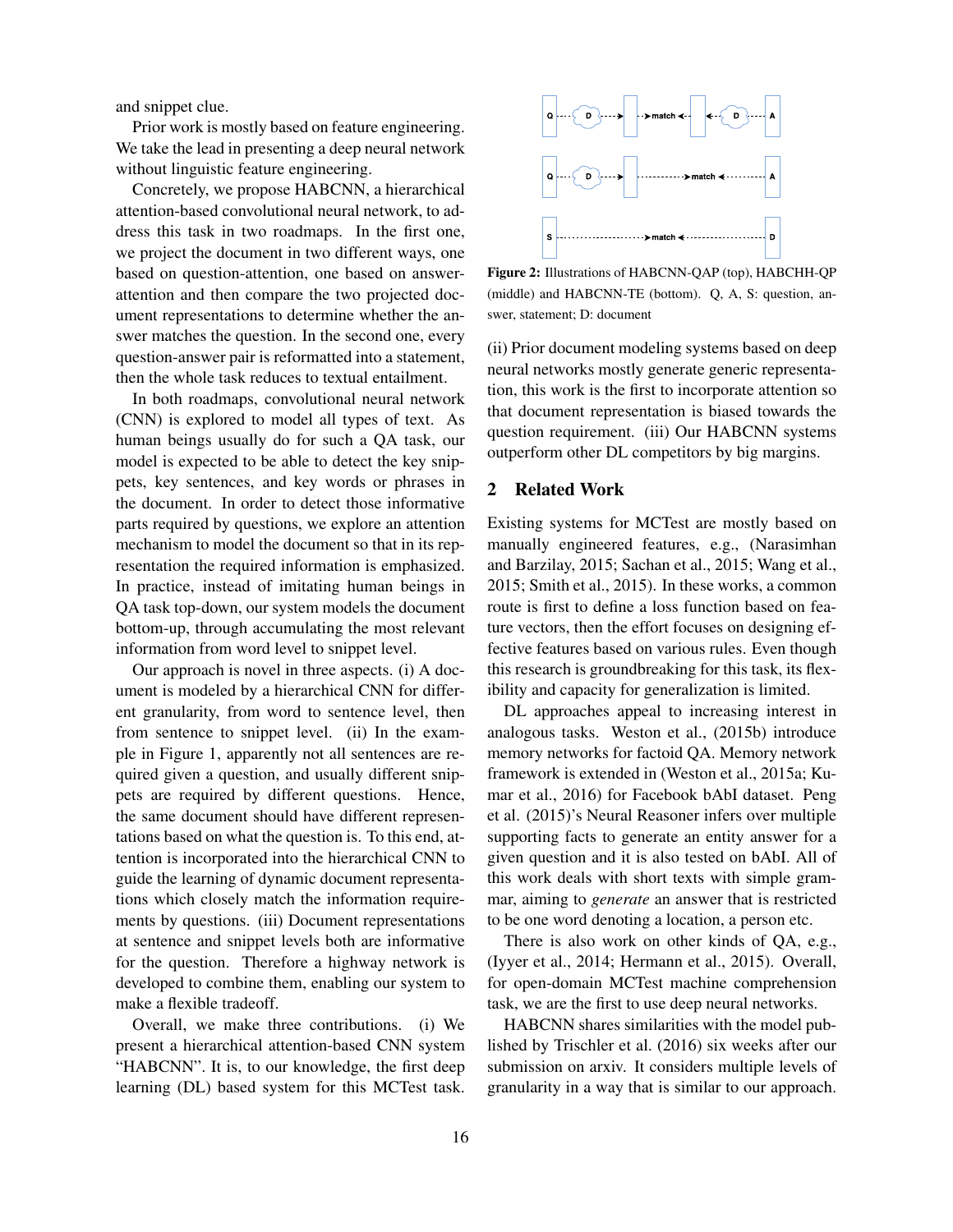

**Figure 3:** HABCNN. Feature maps for phrase representations  $\mathbf{p}_i$  and the max pooling steps that create sentence representations out of phrase representations are omitted for simplification. Each snippet covers three sentences in snippet-CNN. Symbols ◦ mean cosine similarity calculation.

Trischler et al. (2016) achieve better performance than HABCNN, but they still use linguistically engineered features like Stanford dependencies whereas our approach is more truly end-to-end.

### 3 Model

We investigate this task by three approaches, illustrated in Figure 2. (i) We can compute two different document (D) representations in a common space, one based on question (Q) attention, one based on answer (A) attention, and compare them. This architecture is named HABCNN-QAP ("QAP" means projecting D based on Q and A). (ii) We compute a representation of D based on Q attention (as before), but now we compare it directly with a representation of A. We name this architecture HABCNN-QP. (iii) We treat this QA task as textual entailment (TE), first reformatting  $Q$ -A pair into a statement  $(S)$ , then matching S and D directly. This architecture we name HABCNN-TE. All three approaches are implemented in the common framework HABCNN.

# 3.1 HABCNN

Recall that we use the abbreviations A (answer), Q (question), S (statement), D (document). HABCNN performs representation learning for triple (Q, A, D) in HABCNN-QP and HABCNN-QAP, for tuple (S, D) in HABCNN-TE. For convenience, we use "query" to refer to Q, A, or S uniformly. HABCNN,

depicted in Figure 3, has the following phases.

Input Layer. The input is (query, D). Query is two individual sentences (for Q, A) or one single sentence (for S), D is a sequence of sentences. Words are initialized by d-dimensional pre-trained word embeddings. As a result, each sentence is represented as a feature map with dimensionality of  $d \times s$  (s is sentence length). In Figure 3, each sentence in the input layer is depicted by a rectangle with multiple columns.

Sentence-CNN is used for sentence representation learning from word level. Given a sentence of length s with a word sequence:  $v_1, v_2, \ldots, v_s$ , let vector  $\mathbf{c}_i \in \mathbb{R}^{wd}$  be the concatenated embeddings of w words  $v_{i-w+1}, \ldots, v_i$  where w is the filter width,  $d$  is the dimensionality of word representations and  $0 < i < s+w$ . Embeddings for words  $v_i, i < 1$  and  $i > s$ , are zero padding. We then generate the representation  $\mathbf{p}_i \in \mathbb{R}^{d_1}$  for the *phrase*  $v_{i-w+1}, \ldots, v_i$ using the convolution weights  $\mathbf{W} \in \mathbb{R}^{d_1 \times wd}$ :

$$
\mathbf{p}_i = \tanh(\mathbf{W} \cdot \mathbf{c}_i + \mathbf{b}) \tag{1}
$$

where bias  $\mathbf{b} \in \mathbb{R}^{d_1}$ . CNN has  $d_1 = s + w - 1$  kernels. Sentence-CNNs for query and all document sentences share the same weights, so that the generated representations are comparable.

Sentence-Level Representation. The sentence-CNN generates a new feature map (omitted in Figure 3) for each input sentence, one column in the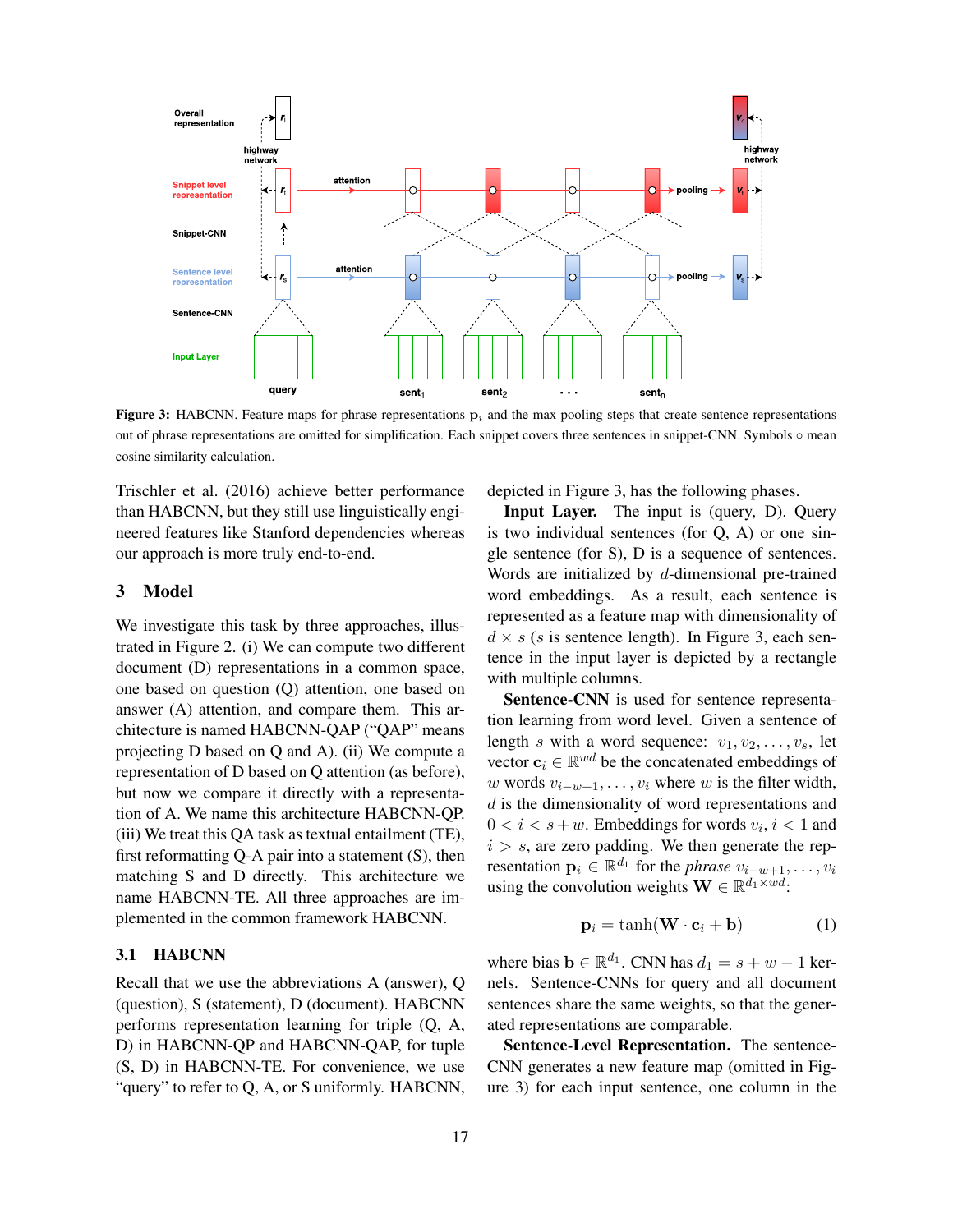feature map denotes a phrase representation (i.e.,  $\mathbf{p}_i$ ) in Equation (1)).

For the query and each sentence of D, we do *element-wise 1-max-pooling* ("max-pooling" for short) (Collobert and Weston, 2008) over phrase representations to form their representations at this level.

We now treat D as a set of "vital" sentences and "noise" sentences. We propose *attention-pooling* to learn the sentence-level representation of D as follows: first identify vital sentences by computing attention for each of D's sentences as the cosine similarity between its representation and the query representation, then select the  $k$  highest-attention sentences to do max-pooling over them. Taking Figure 3 as an example, based on the output of the sentence-CNN layer,  $k = 2$  important sentences with blue color are combined by max-pooling as the sentencelevel representation  $v_s$  of D; the other – white-color – sentence representations are neglected as they have low attention. (If  $k = all$ , attention-pooling returns to the common max-pooling in (Collobert and Weston, 2008).) When the query is  $(Q, A)$ , this step will be repeated, once for Q, once for A, to compute representations of D at the sentence level that are biased with respect to Q and A, respectively.

Snippet-CNN. As the example in Figure 1 shows, to answer the first question "why did Grandpa answer the door?", it does not suffice to compare this question only to the sentence "Grandpa answered the door with a smile and welcomed Jimmy inside"; instead, the snippet "Finally, Jimmy arrived at Grandpa's house and knocked. Grandpa answered the door with a smile and welcomed Jimmy inside" should be used to compare. To this end, it is necessary to stack another CNN layer, *snippet-CNN*, to learn representations of snippets, i.e., units of one or more sentences. Thus, input to snippet-CNN (resp. sentence-CNN) are sentences (resp. words) and the output is representations of snippets (resp. sentences).

Concretely, snippet-CNN puts all sentence representations in column sequence as a feature map and conducts another convolution operation over it. With filter width  $w$ , this step generates representation of snippet with w consecutive sentences. Similarly, we use the same CNN to learn higherabstraction query representations, treating query as a document with one sentence, so that the higherabstraction query representation is in the same space with corresponding snippet representations.

Snippet-Level Representation. For the output of snippet-CNN, each representation is more abstract and denotes bigger granularity. We apply the same attention-pooling process to snippet level representations: attention values are computed as cosine similarities between query and snippets and the snippets with the k largest attention are retained. Maxpooling over the  $k$  selected snippet representations then creates the snippet-level representation  $v_t$  of D. Two selected snippets are shown as red in Figure 3.

Overall Representation. Based on convolution layers at two different granularity, we have derived query-biased representations of D at sentence  $(v<sub>s</sub>)$ and snippet  $(v_t)$  levels. In order to create a flexible choice for open QA, we develop a highway network (Srivastava et al., 2015) to combine the two levels of representations as an overall representation  $v<sub>o</sub>$  of D:

$$
\mathbf{v}_o = (1 - \mathbf{h}) \odot \mathbf{v}_s + \mathbf{h} \odot \mathbf{v}_t \tag{2}
$$

where highway network weights h are learned by

$$
\mathbf{h} = \sigma(\mathbf{W}_h \mathbf{v}_s + \mathbf{b}) \tag{3}
$$

where  $\mathbf{W}_h \in \mathbb{R}^{d_1 \times d_1}$ . With the same highway network, we can generate the overall query representation,  $r_i$  in Figure 3, by combining query's representation at sentence level  $r_s$  and at snippet level  $r_t$ .

# 3.2 HABCNN-QP & HABCNN-QAP

HABCNN-QP/QAP computes the representation of D as a projection of D, either based on attention from Q or based on attention from A. We hope that these two projections of the document are close for a correct A and less close for an incorrect A. As we said in related work, machine comprehension can be viewed as an answer selection task *using the document D as critical background information*. Here, HABCNN-QP/QAP do not compare Q and A directly, but they use Q and A to filter the document differently, extracting what is critical for the Q/A match by attention-pooling. Then they match the two document representations in the new space.

For simplicity, we have used the symbol  $v<sub>o</sub>$  so far, but in HABCNN-QP/QAP we compute two different document representations:  $\mathbf{v}_{oq}$ , for which attention is computed with respect to Q; and  $v_{oa}$  for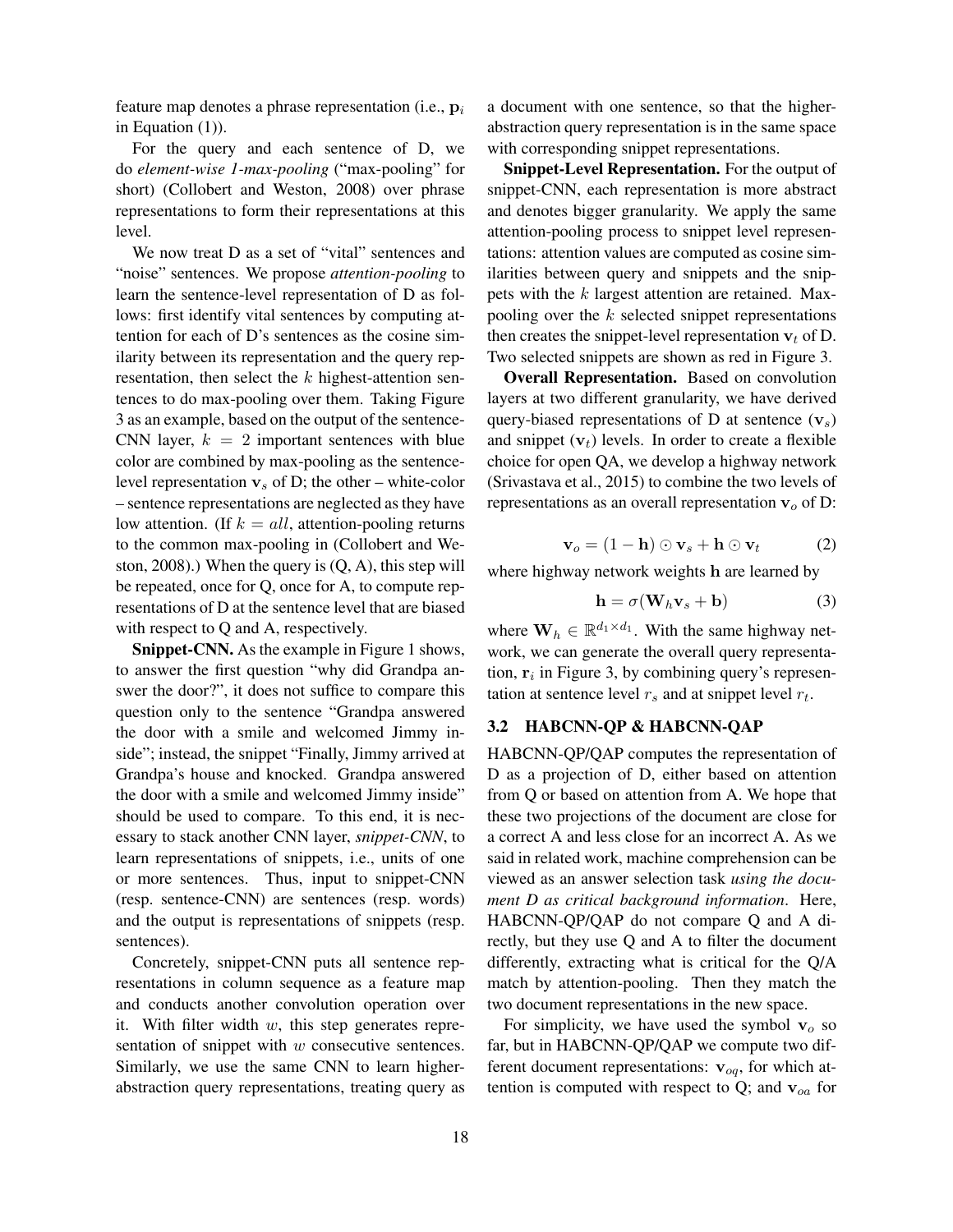which attention is computed with respect to A.  $r_i$ also has two versions, one for Q:  $\mathbf{r}_{iq}$ , one for A:  $\mathbf{r}_{ia}$ .

HABCNN-QP and HABCNN-QAP make different use of  $v_{oq}$ . HABCNN-QAP projects D twice, once based on attention from Q, once based on attention from A and compares the two projected representations,  $v_{oq}$  and  $v_{oa}$ , shown in Figure 2 (top). HABCNN-QP only utilizes the Q-based projection of D and then compares the projected document  $v_{oa}$ with the answer representation  $r_{ia}$ , shown in Figure 2 (middle).

# 3.3 HABCNN-TE

HABCNN-TE treats machine comprehension as *textual entailment*. We use the statements that are provided in MCTest. Each statement corresponds to a question-answer pair; e.g., the Q/A pair "Why did Grandpa answer the door?" / "Because he saw the insects" (Figure 1) is reformatted into the statement "Grandpa answered the door because he saw the insects". The question answering task is then cast as: "does the document entail the statement?"

For HABCNN-TE, shown in Figure 2 (bottom), the input for Figure 3 is the pair (S, D). HABCNN-TE tries to match S's representation  $r_i$  with D's representation  $v<sub>o</sub>$ .

# 4 Experiments

### 4.1 Dataset

 $MCTest<sup>1</sup>$  has two subsets. MCTest-160 contains 160 items (70 train, 30 dev, 60 test), each consisting of a document, four questions followed by one correct anwer and three incorrect answers and MCTest-500 500 items (300 train, 50 dev, 150 test).

### 4.2 Training Setup

Our training objective is to minimize the following ranking loss function:

$$
L(d, a^+, a^-) = \max(0, \alpha + S(d, a^-) - S(d, a^+))
$$
\n(4)

where  $S(\cdot, \cdot)$  is a matching score between two representation vectors. Cosine similarity is used throughout.  $\alpha$  is a constant.

Multitask learning. Based on work showing that question typing is helpful for QA (Sachan et al.,

|  | $d_1$ bs w $L_2$                             |  |  |
|--|----------------------------------------------|--|--|
|  | $[1,3]$ 0.05 $[90, 90]$ 1 $[2,2]$ 0.0065 0.2 |  |  |

**Table 1:** Hyperparameters.  $k$ : top- $k$  in attention-pooling for both CNN layers; lr: learning rate;  $d_1$ : number of kernels in CNN layers; bs: mini-batch size; w: filter width;  $L_2$ :  $L_2$  regularization;  $\alpha$ : constant in loss function.

2015), we stack a logistic regression layer over question representation  $r_{iq}$ , with the purpose that this subtask can favor the parameter tuning of the whole system, and finally the question is better recognized and answer identification is more accurate.

To be specific, we classify questions into 12 classes: "how", "how much", "how many", "what", "who", "where", "which", "when", "whose", "why", "will" and "*other*". The question label is created by querying for the label keyword in the question. If more than one keyword appears in a question, we adopt the one appearing earlier and the more specific one (e.g., "how much", not "how"). In case there is no match, the class "*other*" is assigned.

We train with AdaGrad (Duchi et al., 2011) and use 50-dimensional GloVe embeddings (Pennington et al., 2014) to initialize word representations, $2$  kept fixed during training. Table 1 gives hyperparameter values, tuned on dev.

We consider two evaluation metrics: *accuracy* (proportion of questions correctly answered) and  $NDCG_4$  (Järvelin and Kekäläinen, 2002). Unlike accuracy which evaluates if the question is correctly answered or not,  $NDCG<sub>4</sub>$ , being a measure of ranking quality, evaluates the position of the correct answer in our predicted ranking.

#### 4.3 Baseline Systems

(i) Addition. Directly compare question and answers without considering the document. Sentence representations are computed by element-wise addition over word representations. (ii) Addition-proj. First compute sentence representations for Q, A and all D sentences as in *Addition*. Then identify two sentences from D, taking  $x_a$  and  $x_a$  as example, satisfying that they are most similar to Q and A, respectively. The match score between Q and A is then the cosine similarity of  $x_q$  and  $x_q$ . (iii) NR. The Neural Reasoner (Peng et al., 2015) has an en-

<sup>1</sup> http://requery.microsoft.com/mct

<sup>&</sup>lt;sup>2</sup>http://nlp.stanford.edu/projects/glove/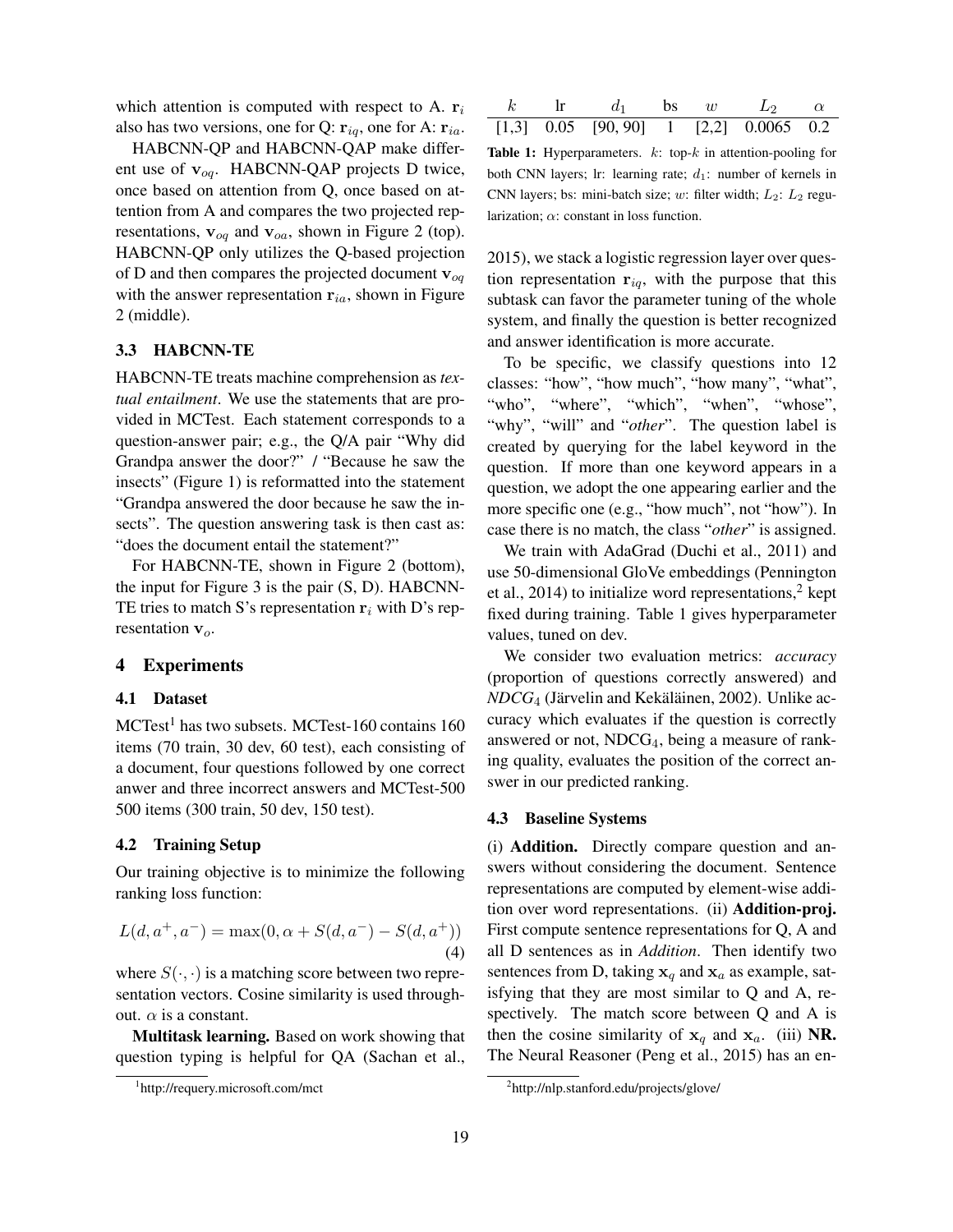|              |                      | MCTest-150 |      |                          |                   | MCTest-500 |      |      |      |                   |      |      |      |
|--------------|----------------------|------------|------|--------------------------|-------------------|------------|------|------|------|-------------------|------|------|------|
| method       |                      | acc        |      |                          | NDCG <sub>4</sub> |            | acc  |      |      | NDCG <sub>4</sub> |      |      |      |
|              |                      | one        | mul  | all                      | one               | mul        | all  | one  | mul  | all               | one  | mul  | all  |
| S<br>Baselin | Addition             | 39.3       | 32.4 | 35.7                     | 60.4              | 50.3       | 54.6 | 35.7 | 30.2 | 32.9              | 56.6 | 55.2 | 55.8 |
|              | Addition-proj        | 42.1       | 38.7 | 40.3                     | 65.3              | 61.3       | 63.2 | 39.4 | 36.7 | 38.0              | 63.3 | 60.1 | 61.7 |
|              | AR                   | 48.1       | 44.7 | 46.3                     | 70.5              | 68.9       | 69.6 | 44.4 | 39.5 | 41.9              | 66.7 | 64.2 | 65.4 |
|              | <b>NR</b>            | 48.4       | 46.8 | 47.6                     | 70.7              | 68.2       | 69.7 | 45.7 | 45.6 | 45.6              | 71.9 | 69.5 | 70.6 |
|              | <b>HABCNN-QP</b>     | 57.9       | 53.7 | 55.7                     | 80.4              | 80.0       | 80.2 | 53.7 | 46.7 | 50.1              | 75.4 | 72.7 | 74.0 |
|              | HABCNN-QAP           | 59.0       | 57.9 | 58.4                     | 81.5              | 79.9       | 80.6 | 54.0 | 47.2 | 50.6              | 75.7 | 72.6 | 74.1 |
|              | <b>HABCNN-TE</b>     | 63.3       | 62.9 | 63.1                     | 86.6              | 85.9       | 86.2 | 54.2 | 51.7 | 52.9              | 76.1 | 74.4 | 75.2 |
|              | Sachan et al. (2015) |            |      | $\overline{\phantom{a}}$ |                   |            | —    | 67.6 | 67.9 | 67.8              | 86.7 | 86.9 | 86.8 |
|              | Wang et al. (2015)   | 84.2       | 67.8 | 75.2                     |                   |            | -    | 72.0 | 67.9 | 69.9              |      |      |      |

Table 2: Experimental results for one-sentence (one), multiple-sentence (mul) and all cases.

coding layer, multiple reasoning layers and a final answer layer. The input for the encoding layer is a question and the sentences of the document (called facts); each sentence is encoded by a GRU into a vector. In each reasoning layer, NR lets the question representation interact with each fact representation as reasoning process. Finally, all temporary reasoning clues are pooled as answer representation. (iv) AR. The Attentive Reader (Hermann et al., 2015) is implemented by modeling the whole D as a word sequence – without specific sentence / snippet representations – using an LSTM. Attention mechanism is implemented at word representation level.

Baselines Addition(-proj) do not involve complex composition and inference. NR and AR are the topperforming deep neural networks for QA.

## 4.4 Results

Table 2 lists the performance of baselines, HABCNN systems, and two top-performing non-DL systems (Sachan et al. (2015), Wang et al. (2015)) in the first, second, and last block, respectively. Consistently, our HABCNN systems outperform all baselines, especially surpass the two competitive DL systems AR and NR. The margin between our best-performing ABHCNN-TE and NR is 15.5/16.5 (accuracy/NDCG) on MCTest-150 and 7.3/4.6 on MCTest-500. This demonstrates the promise of our architecture in this task.

As said before, both AR and NR systems aim to *generate* answers in entity form. Their designs might not suit this machine comprehension task, in which the answers are openly-formed based on summarizing or abstracting the clues. To be more specific, AR models D always at word level, attention is also paid to corresponding word representations, which is applicable for entity-style answers, but is less suitable for comprehension at sentence level or even snippet level. NR contrarily models D in sentence level always, neglecting the discovering of key phrases which however compose most of the answers. In addition, the attention of AR system and the question-fact interaction in NR system both bring large numbers of parameters, this potentially constrains their power in a dataset of limited size.

The size of MCTest is quite small. This is the most likely reason for the inferior performance of all deep learning approaches compared to non-deeplearning approaches. If the amount of training data is limited, then it may not be possible to get top performance without a large feature engineering effort.<sup>3</sup>

## 5 Conclusion

This work takes the lead in presenting a CNN based neural network system for open-domain machine comprehension task. Our systems try to solve this task in a document projection way as well as a textual entailment way. The latter demonstrates slightly better performance. Overall, our architecture, modeling dynamic document representation by attention scheme from sentence level to snippet level, shows promising results in this task. In the future, more fine-grained representation learning approaches are expected to model complex answer types and question types.

Acknowledgments. We thank DFG for supporting this work (grant SCHU 2246/4-2).

<sup>&</sup>lt;sup>3</sup>Please refer to the extended version at arxiv.org/pdf/1602.04341v1.pdf for attention visualization and error analysis.